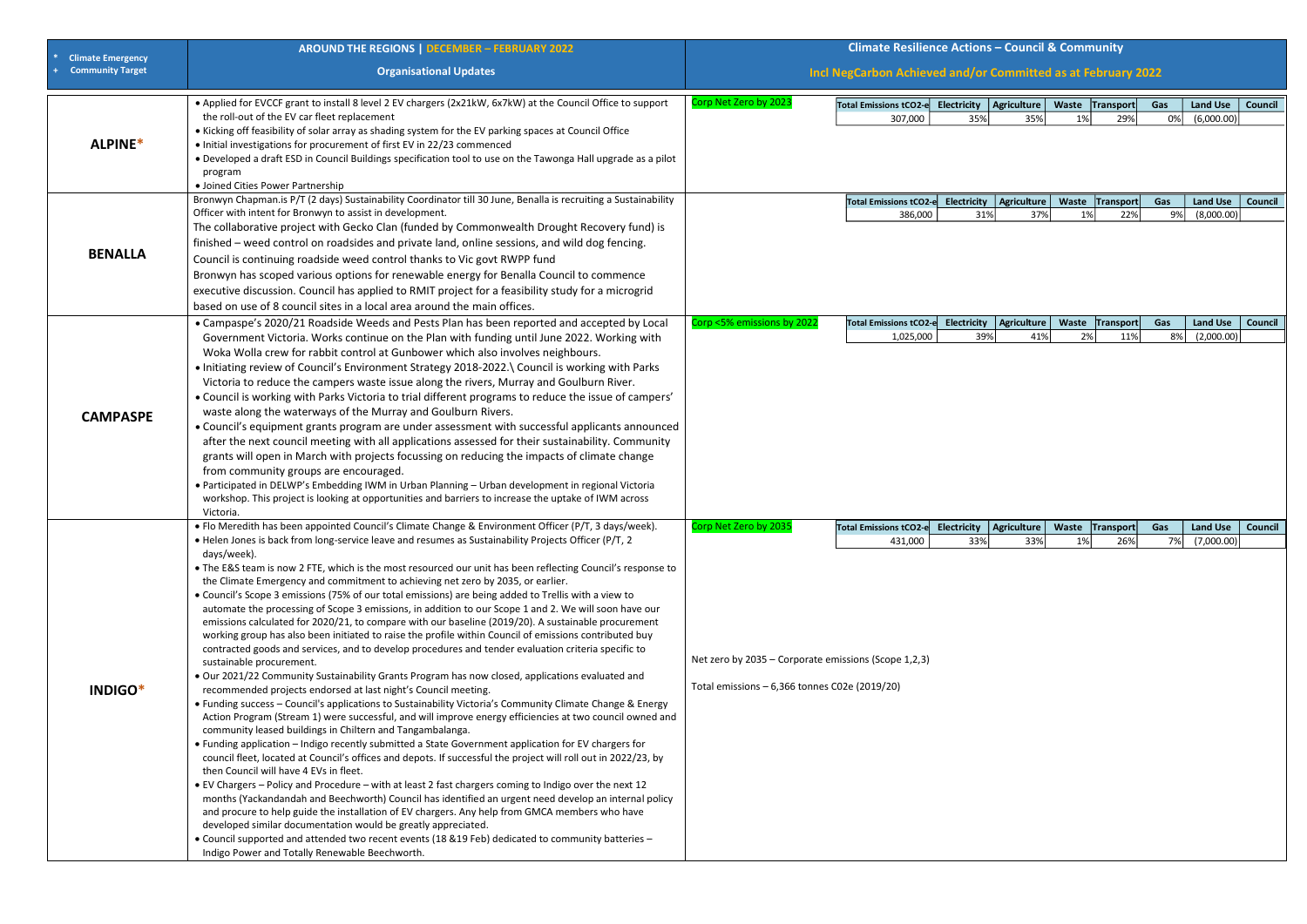| <b>Climate Emergency</b> | <b>AROUND THE REGIONS   DECEMBER - FEBRUARY 2022</b>                                                                                                                                                                                                                                                                                                                                                                                                                                                                                                                                                                                                                                                                                                                                                                                                                                                                                                                                                                                                                                 | <b>Climate Resilience Actions - Council &amp; Community</b>                                                                                                                                  |  |  |  |
|--------------------------|--------------------------------------------------------------------------------------------------------------------------------------------------------------------------------------------------------------------------------------------------------------------------------------------------------------------------------------------------------------------------------------------------------------------------------------------------------------------------------------------------------------------------------------------------------------------------------------------------------------------------------------------------------------------------------------------------------------------------------------------------------------------------------------------------------------------------------------------------------------------------------------------------------------------------------------------------------------------------------------------------------------------------------------------------------------------------------------|----------------------------------------------------------------------------------------------------------------------------------------------------------------------------------------------|--|--|--|
| <b>Community Target</b>  | <b>Organisational Updates</b>                                                                                                                                                                                                                                                                                                                                                                                                                                                                                                                                                                                                                                                                                                                                                                                                                                                                                                                                                                                                                                                        | Incl NegCarbon Achieved and/or Committed as at February 2022                                                                                                                                 |  |  |  |
|                          | . Council's Indigo Environment Advisory Committee (IEAC) has recently developed its new 4-year work plan,<br>which is closely aligned with the new Council Plan.<br>• Councillor (and former Mayor) Jenny O'Connor has recently stepped down from Council. Among her many<br>achievements, Jenny has been a leading advocate and driver in the Climate Change mitigation and<br>adaption space over a long period of time, and she will be sorely missed.                                                                                                                                                                                                                                                                                                                                                                                                                                                                                                                                                                                                                            |                                                                                                                                                                                              |  |  |  |
| <b>MANSFIELD</b>         | New environment officer, Carolyn Suggate, has been with Council since December 2022.<br>$\bullet$<br>Energy Audits are nearly done on council buildings.<br>$\bullet$<br>Currently investigating Virtual Energy Network trial sites for Council buildings as part of our<br>Solar Panel program.<br>Environment Officer working on an engagement plan, and has been planning a range of events<br>for the 2022/2023 year.<br>• Still working to finalise the Climate Action Plan, but this should be progressing much more<br>quickly now we have an environment officer.<br>• Environment has been working with our Waste team on preparing a composting<br>demonstration.<br>• Have spent a lot of time working on our roadside weed spraying program, looking at how to                                                                                                                                                                                                                                                                                                           | <b>Electricity</b><br>Agriculture<br><b>Land Use</b><br>Total Emissions tCO2-e<br>Waste Transport<br>Gas<br>Council<br>22%<br>5% (25,000.00)<br>1%<br>28%<br>246,000<br>44%                  |  |  |  |
|                          | more effectively use funds and achieve cohesive outcomes across organisations. Looking to set<br>up a complied map of all spray areas across organisations (VicRoads, GMW, GBCMA, DELWP,<br>Council, etc).                                                                                                                                                                                                                                                                                                                                                                                                                                                                                                                                                                                                                                                                                                                                                                                                                                                                           |                                                                                                                                                                                              |  |  |  |
| <b>MITCHELL*</b>         | • Successful in DCAV grant for 2 x 25kWDC charging stations. One at Broadford Civic Centre carpark and one<br>at Kilmore Library carpark<br>• 20kW solar system installed on Broadford Leisure Centre<br>. Ran 2 webinars - 'Everything you need to know about solar and batteries' with AEF and 'Climate action<br>through gardening' with SGA<br>• Have updated our website to include information on sustainability, climate change and the climate<br>emergency<br>• Developing Home Energy and Water efficiency auditing kits together with Mitchell Community Energy - to<br>be loaned out at libraries<br>• RFQs out for ESD assessment of SSAC/Kilmore Leisure Centres. Includes electricity, gas, and water<br>• RFQ out for zero emissions assessment to gather more complete emissions portfolio<br>• Have signed contract to purchase 100% Greenpower for Council electricity usage beginning 1 July 2022<br>and purchase 100% carbon offsets for Council natural gas usage.<br>• Increased solar capacity at Kilmore (Marie Williams) Kindergarten from 4.6kW to 24.6kW | Corp Net Zero by 2050<br>Total Emissions tCO2-e Electricity<br>Agriculture   Waste   Transport<br>Gas<br><b>Land Use</b><br>Council<br>624,000<br>47%<br>15%<br>2%<br>23%<br>13% (11,000.00) |  |  |  |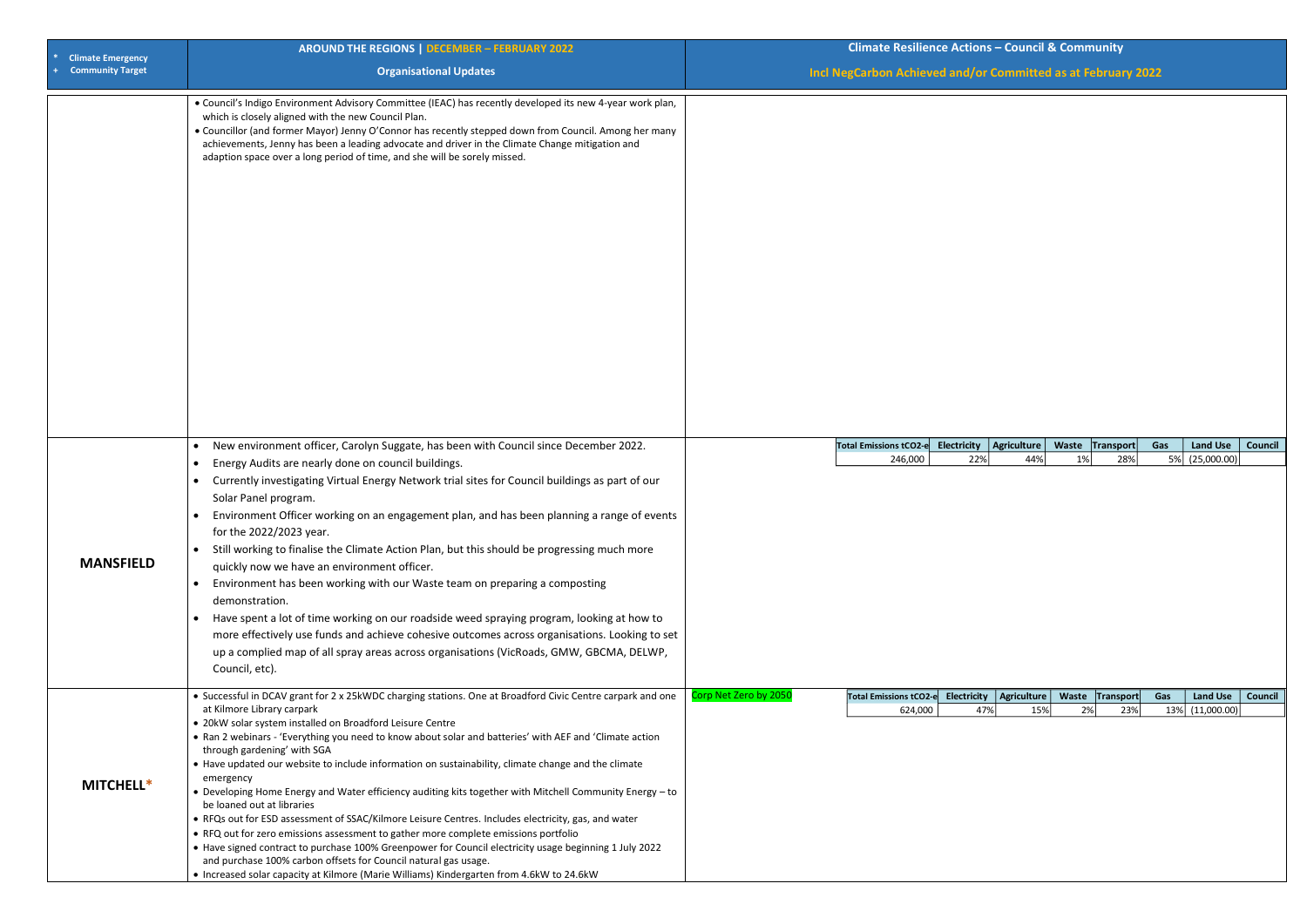| <b>Climate Emergency</b> | <b>AROUND THE REGIONS   DECEMBER - FEBRUARY 2022</b>                                                                                                                                                                                                                                                                                                                                                                                                                                                                                                                                                                                                                                                                                                                                                                                                                                                                                                                                                                                                                                                                                                                                                                                                                                      | <b>Climate Resilience Actions - Council &amp; Community</b>                                                                           |                                   |                                               |     |             |                  |           |                               |                |
|--------------------------|-------------------------------------------------------------------------------------------------------------------------------------------------------------------------------------------------------------------------------------------------------------------------------------------------------------------------------------------------------------------------------------------------------------------------------------------------------------------------------------------------------------------------------------------------------------------------------------------------------------------------------------------------------------------------------------------------------------------------------------------------------------------------------------------------------------------------------------------------------------------------------------------------------------------------------------------------------------------------------------------------------------------------------------------------------------------------------------------------------------------------------------------------------------------------------------------------------------------------------------------------------------------------------------------|---------------------------------------------------------------------------------------------------------------------------------------|-----------------------------------|-----------------------------------------------|-----|-------------|------------------|-----------|-------------------------------|----------------|
| <b>Community Target</b>  | <b>Organisational Updates</b>                                                                                                                                                                                                                                                                                                                                                                                                                                                                                                                                                                                                                                                                                                                                                                                                                                                                                                                                                                                                                                                                                                                                                                                                                                                             | Incl NegCarbon Achieved and/or Committed as at February 2022                                                                          |                                   |                                               |     |             |                  |           |                               |                |
|                          | • Commencing review and update of Sustainable Resource Management Strategy<br>• Incorporating ESD into new builds and expansions such as the Seymour Resource Recovery Centre,<br>Kilmore Kindergarten and JJ Clancy Hub.<br>• Exploring ways to have better representation of traditional owners and First Nations voices<br>• Staff survey to gathering understanding of and key risks of climate change                                                                                                                                                                                                                                                                                                                                                                                                                                                                                                                                                                                                                                                                                                                                                                                                                                                                                |                                                                                                                                       |                                   |                                               |     |             |                  |           |                               |                |
| <b>MOIRA</b>             | Commenced EV charging station project at Federation Park (Cobram). Electricity upgrade<br>and site preparation works beginning soon. Currently developing tender documents for<br>the purchase, instillation and ongoing management of the 50kW EV charger.<br>Working with consultant to update Councils Corporate Emissions Reduction Plan (2022-<br>2026). Landfill emissions are planned on being included within this revised document,<br>beginning with the calculation of a baseline landfill emissions value.<br>Grant funding received through SV to install a 13kW solar system at the Yarrawonga Men's<br>$\bullet$<br>shed, as well as two energy audit grants for the Numurkah and Nathalia Showgrounds<br>sites.<br>Consultant completed this week the site visit component of the Irrigation Water Use<br>$\bullet$<br>review at Councils 30 recreation reserves. This review will inform a longer-term drought<br>resilience and rationalisation plan.                                                                                                                                                                                                                                                                                                                   | Corp <50% by 2026                                                                                                                     | Total Emissions tCO2-e<br>700,000 | Electricity $ $ Agriculture $ $<br>37%        | 46% | Waste<br>1% | Transport<br>12% | Gas<br>4% | <b>Land Use</b><br>(1,000.00) | <b>Council</b> |
| <b>MURRINDINDI+</b>      | • Continuing with development of climate change action plan, including preparing to launch a community<br>survey at end of February.<br>• Climate-themed film screenings and talks to be run in Alexandra library over two weeks starting March 1<br>• Farm forestry feasibility study underway for a Council-owned site in Yea<br>• Installation of EV chargers are complete at Kinglake - with 2 x 22kw AC chargers (each with 2 plugs)<br>installed.<br>. About to conduct a feasibility assessment (based on what GMCA previously prepared) and transition plan<br>for MSC's EV fleet transition<br>• About to draft a climate change policy<br>• Transferred 100% of Murrindindi Shire Council's electricity accounts to VECO on 1 January 2022<br>• Murrindindi Shire will be receiving a DC EV charger for Alexandra, as part of Evie networks successful<br>application for funding through Destination Charging Across Victoria<br>• Staff changes: Julie Kirkwood is finishing up as Environment Coordinator with Murrindindi next week and<br>moving to SECCCA (south east Councils climate change alliance); Zoe Blakeney is back from long service<br>leave, as Senior Project Officer, Leigh Harrison, Manager Resource is the Murrindindi rep for GMCA for the<br>interim. | Corp 100% renewable by 2025<br>(and net zero by 2035)<br>Community Net Zero by 2035<br>Council emissions: 7,200<br>Population: 13,000 | Total Emissions tCO2-<br>367,000  | Electricity   Agriculture<br>23%              | 43% | Waste<br>1% | Transport<br>30% | Gas<br>3% | <b>Land Use</b><br>(4,000.00) | Council        |
|                          | • Staff movements - new Climate Change Officer; new RiverConnect officer; Environment Officer                                                                                                                                                                                                                                                                                                                                                                                                                                                                                                                                                                                                                                                                                                                                                                                                                                                                                                                                                                                                                                                                                                                                                                                             | Corp Net Zero by 2030                                                                                                                 | <b>Total Emissions tCO2-e</b>     | Electricity   Agriculture   Waste   Transport |     |             |                  | Gas       | <b>Land Use</b>               | Council        |
| SHEPPARTON*              | resignation; new waste education coordinator<br>• 2030 Zero Emissions Plan adopted at December OCM<br>• Climate Emergency Action Plan (Our Climate Safe Future) - draft currently out for community<br>consultation. Includes aspirational community target of net zero by 2030<br>• DCAV submissions - 2 successful - Evie 50kwDC in Shepparton, and private AC charger in Tatura<br>. Working through process for installation for public chargers on Council land (internal working group and<br>exploratory study)<br>• Application submitted for EV Charging for Council Fleets Program (for 25kwDC charging stations at offices<br>and depot)<br>• 5 successful Community Climate Change and Energy Action Stream 1 audit grants<br>• One Tree Per Child - preparation for major launch of program<br>• Solar PV installations completed on 5 council buildings (2xchildcare, 1 kinder, Tatura Park events centre,<br>U3A leased facility)<br>• Investigating Energy Management System suppliers to enable Scope 3 emissions to be recorded<br>• Community Sustainability Grants currently open (until 28 <sup>th</sup> Feb)<br>• Recently updated our environment website page<br>• Climate Ready Hume Mini-grants - successful project in Tatura                                  |                                                                                                                                       | 1,266,000                         | 54%                                           | 21% | 2%          | 13%              | 10%       | (1,000.00)                    |                |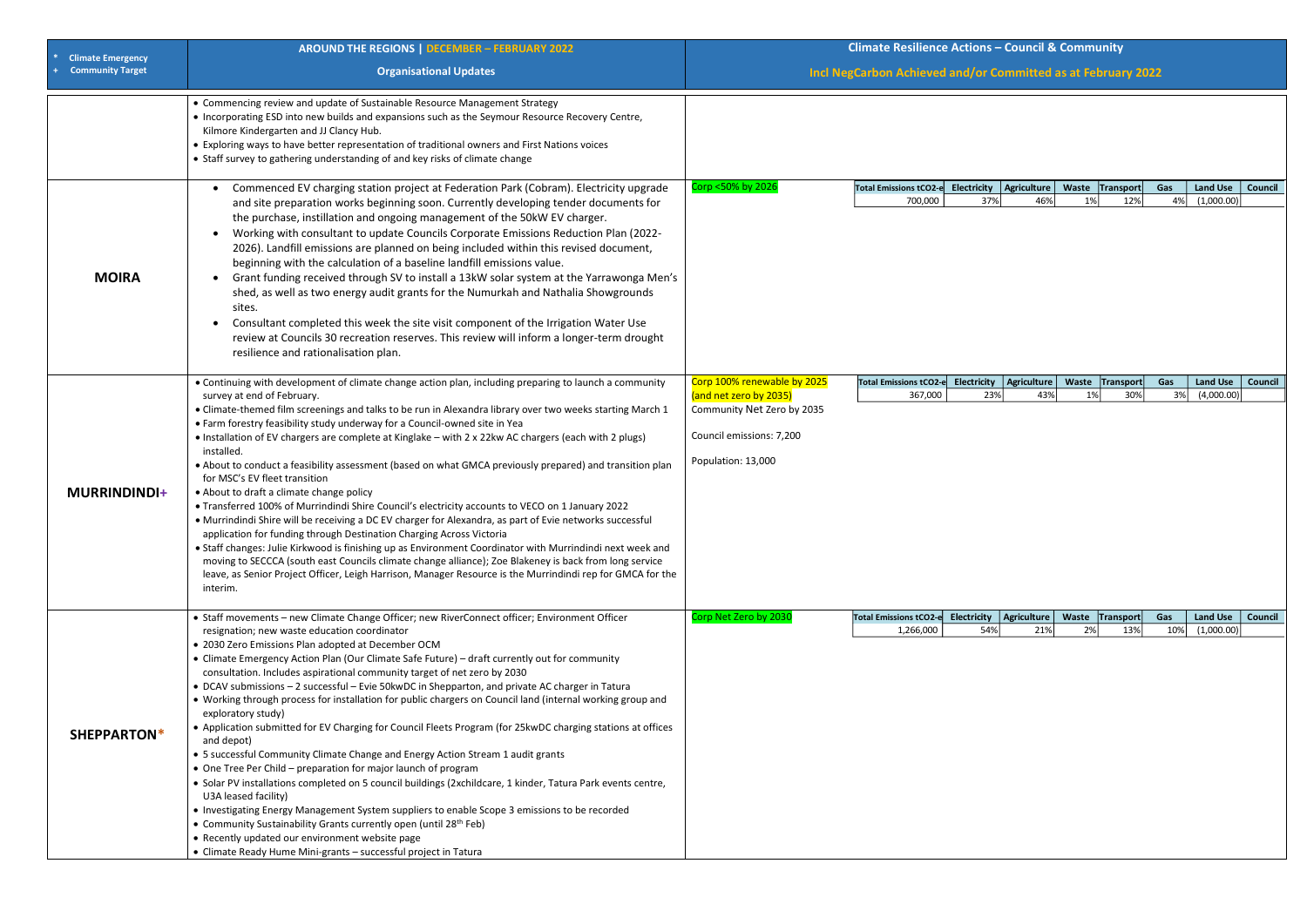| <b>Climate Emergency</b> | <b>AROUND THE REGIONS   DECEMBER - FEBRUARY 2022</b>                                                                                                                                                                                                                                                                                                                                                                                                                                                                                                                                                                                                                                                                                                                                                                                                                                                                                                                                                                                                                                                                                                                                                                                                                                                                                                                                                                                                                                                                            | <b>Climate Resilience Actions - Council &amp; Community</b>                               |                                                              |                          |                    |                       |                        |           |                                      |                |
|--------------------------|---------------------------------------------------------------------------------------------------------------------------------------------------------------------------------------------------------------------------------------------------------------------------------------------------------------------------------------------------------------------------------------------------------------------------------------------------------------------------------------------------------------------------------------------------------------------------------------------------------------------------------------------------------------------------------------------------------------------------------------------------------------------------------------------------------------------------------------------------------------------------------------------------------------------------------------------------------------------------------------------------------------------------------------------------------------------------------------------------------------------------------------------------------------------------------------------------------------------------------------------------------------------------------------------------------------------------------------------------------------------------------------------------------------------------------------------------------------------------------------------------------------------------------|-------------------------------------------------------------------------------------------|--------------------------------------------------------------|--------------------------|--------------------|-----------------------|------------------------|-----------|--------------------------------------|----------------|
| <b>Community Target</b>  | <b>Organisational Updates</b>                                                                                                                                                                                                                                                                                                                                                                                                                                                                                                                                                                                                                                                                                                                                                                                                                                                                                                                                                                                                                                                                                                                                                                                                                                                                                                                                                                                                                                                                                                   |                                                                                           | Incl NegCarbon Achieved and/or Committed as at February 2022 |                          |                    |                       |                        |           |                                      |                |
|                          | . Youth Climate Change Leadership Program grant with DELWP and Council's youth committee - Milestone 1<br>almost complete.                                                                                                                                                                                                                                                                                                                                                                                                                                                                                                                                                                                                                                                                                                                                                                                                                                                                                                                                                                                                                                                                                                                                                                                                                                                                                                                                                                                                      |                                                                                           |                                                              |                          |                    |                       |                        |           |                                      |                |
| STRATHBOGIE*+            | • Currently undertaking community engagement for our Climate Change Action Plan online<br>• Council plan has been adopted.<br>• 4 Applications under the Climate Change and Energy Action Grants (3 for stream 1 and 1 for stream 2)<br>Have heard back about stream 1 but not stream 2.<br>• Naturally Cooler Towns has kicked off, some interviews already completed<br>Greening Euroa has a preliminary design. Lobbying plan has been adopted by Council and we are in the<br>process of finalising the design.                                                                                                                                                                                                                                                                                                                                                                                                                                                                                                                                                                                                                                                                                                                                                                                                                                                                                                                                                                                                             | Corp Net Zero by 2025<br>Community <50% by 2030                                           | Total Emissions tCO2-e<br>364,000                            | Electricity<br>18%       | Agriculture<br>54% | Waste Transport<br>1% | 20%                    | Gas<br>7% | <b>Land Use</b><br>(10,000.00)       | <b>Council</b> |
| <b>TOWONG</b>            | No update                                                                                                                                                                                                                                                                                                                                                                                                                                                                                                                                                                                                                                                                                                                                                                                                                                                                                                                                                                                                                                                                                                                                                                                                                                                                                                                                                                                                                                                                                                                       |                                                                                           | <b>Total Emissions tCO2-e</b><br>414,000                     | <b>Electricity</b><br>8% | Agriculture<br>78% | Waste Transport<br>1% | 12%                    | Gas       | <b>Land Use</b><br>1% (10,000.00)    | <b>Council</b> |
| <b>WANGARATTA</b>        | Community engagement for the draft Climate Adaptation & Mitigation Policy held, will be going to<br>March Council meeting.<br>Building energy audits underway to inform draft Emissions Reduction Plan.<br>Tender out for 99kw solar install at the depot.<br>Grant awarded through Community Climate Change and Energy Action program for 3 NERPSA<br>$\bullet$<br>preschools on council sites to install solar pv systems.<br>Renewable Energy Working Group comparing PPA offerings.<br>$\bullet$<br>Working group established for tree canopy policy.<br>Signed up to Plastic Oceans EPIC program, to start in May once new Waste Education Officer<br>appointed.<br>• On steering committee and working in partnership with Wangaratta Landcare & Sustainability for<br>project that was grant funded by "Liveability in a changing climate" grant. For roundtable & forum<br>focusing on ESD.<br>Wangaratta will be receiving EV charger through Evie network's application.                                                                                                                                                                                                                                                                                                                                                                                                                                                                                                                                              | Corp <50% by 2025                                                                         | <b>Total Emissions tCO2-e</b><br>656,000                     | Electricity<br>40%       | Agriculture<br>36% | Waste Transport<br>1% | 18%                    | Gas       | <b>Land Use</b><br>5% (16,000.00)    | <b>Council</b> |
| WODONGA+                 | • Climate Change Adaption Action plan community survey closed on the 14 <sup>th</sup> February. The consultants are<br>working through the responses currently. This work will assist with developing targets and actions for the<br>CCAAP rewrite planned for later in the year. This work will be presented to councillors in a strategic<br>session on the 26 <sup>th</sup> of April.<br>• Taking the draft sustainability strategy targets to councillors on the 28 <sup>th</sup> February during a strategic session<br>for their feedback then develop the strategy document.<br>• Single use plastics habits survey is out with Staff currently to measure the progress of the EPIC program.<br>Albury City and Wodonga council are working closely to reduce single use plastics. Together we have<br>worked through a 4 stage EPIC business program which was designed by Plastic Oceans Australasia<br>https://www.plasticoceans.org.au/ this program is designed to run over 12 months but due to Covid<br>interruptions we have worked together for 2 years. The program has helped with the steps to undertake<br>behaviour change throughout council operations. Both councils will write reports mid-year on the<br>progress of our single use plastics policies.<br>• Community Grants program is open until the 22 February https://www.wodonga.vic.gov.au/About-<br>Council/Our-Community/Grants-sponsorship<br>. Working with Birdwood Energy for a micogrid project, the specific location to be confirmed. | <b>Corp Zero Emissions Increase</b><br><b>Community zero emissions</b><br><i>increase</i> | Total Emissions tCO2-e Electricity   Agriculture<br>736,000  | 61%                      | 5%                 | 2%                    | Waste Transport<br>14% | Gas       | Land Use   Council<br>18% (1,000.00) |                |
| <b>GB CMA</b>            | The Goulburn Broken Regional Catchment Strategy is currently going through a ministerial consultation<br>phase, including consultation with several ministers, before it returns to the Minister for Water for final<br>endorsement. The project team is now working on the project plan to guide the overall coordination<br>and monitoring of the strategy, including a communication and engagement plan, and monitoring,<br>evaluation and learning plan. We have prepared a project brief to engage a consultant to develop the<br>monitoring, evaluation and learning plan, which is currently advertised on our website.<br>We are working with DELWP to deliver on Climate Ready Hume through the Climate Change Adaptation<br>in Agriculture - Goulburn Broken project. The project will deliver communication materials highlighting<br>how local farmers are adapting to and mitigating climate change. The project is due for completion 30                                                                                                                                                                                                                                                                                                                                                                                                                                                                                                                                                                         | Home   Goulburn Broken Regional Catchment Strategy (rcs.vic.gov.au)                       |                                                              |                          |                    |                       |                        |           |                                      |                |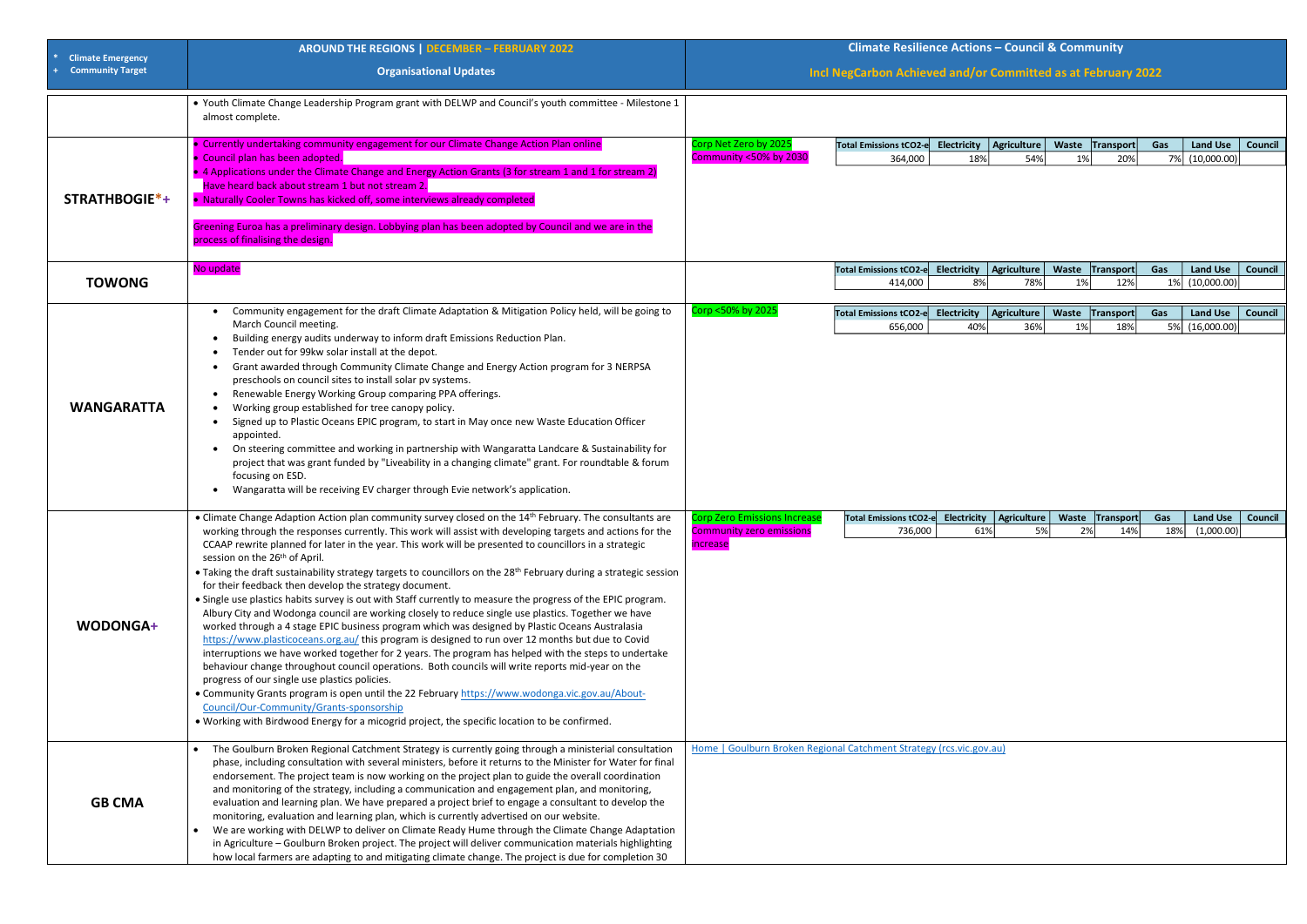| <b>Climate Emergency</b><br><b>Community Target</b><br><b>Organisational Updates</b><br>May 2022, however additional services will continue to be delivered by partners into 2022-23. Five<br>community projects and one university project have been funded through the project.<br>We will also be creating five short videos to share farmer actions, progress, and learnings in addressing<br>?<br>climate change on their farms.<br>We have advertised for a Climate Change Coordinator (closed) to assist with a range of projects<br>3<br>including a Statewide role working across all the CMAs.<br>The Goulburn Broken CMA is one of 6 eligible regions to run the Carbon + Biodiversity Pilot round 2. The<br>$\mathbf{E}$ | <b>Incl NegCarbon Achieved and/or</b> |
|--------------------------------------------------------------------------------------------------------------------------------------------------------------------------------------------------------------------------------------------------------------------------------------------------------------------------------------------------------------------------------------------------------------------------------------------------------------------------------------------------------------------------------------------------------------------------------------------------------------------------------------------------------------------------------------------------------------------------------------|---------------------------------------|
|                                                                                                                                                                                                                                                                                                                                                                                                                                                                                                                                                                                                                                                                                                                                      |                                       |
|                                                                                                                                                                                                                                                                                                                                                                                                                                                                                                                                                                                                                                                                                                                                      |                                       |
|                                                                                                                                                                                                                                                                                                                                                                                                                                                                                                                                                                                                                                                                                                                                      |                                       |
|                                                                                                                                                                                                                                                                                                                                                                                                                                                                                                                                                                                                                                                                                                                                      |                                       |
|                                                                                                                                                                                                                                                                                                                                                                                                                                                                                                                                                                                                                                                                                                                                      |                                       |
|                                                                                                                                                                                                                                                                                                                                                                                                                                                                                                                                                                                                                                                                                                                                      |                                       |
| pilot trials markets arrangements for farmers to create new income from plantings that deliver                                                                                                                                                                                                                                                                                                                                                                                                                                                                                                                                                                                                                                       |                                       |
| biodiversity improvements and carbon abatement. It closes on 3 March 2022.                                                                                                                                                                                                                                                                                                                                                                                                                                                                                                                                                                                                                                                           |                                       |
| The GB CMA through the From the Ground Up project are supporting the Grassland Society of Southern<br>2                                                                                                                                                                                                                                                                                                                                                                                                                                                                                                                                                                                                                              |                                       |
| Australia to hold a 'Sustainable and Profitable Grazing Systems' event that aims to assist landholders to                                                                                                                                                                                                                                                                                                                                                                                                                                                                                                                                                                                                                            |                                       |
| 'understand the importance of good land stewardship, moving to carbon neutrality and operating a                                                                                                                                                                                                                                                                                                                                                                                                                                                                                                                                                                                                                                     |                                       |
| productive and profitable grazing enterprise'. This is just one of many projects supported in Land Health.                                                                                                                                                                                                                                                                                                                                                                                                                                                                                                                                                                                                                           |                                       |
| Activities that have been undertaken in the last period include:                                                                                                                                                                                                                                                                                                                                                                                                                                                                                                                                                                                                                                                                     |                                       |
| 8 workshops are planned for the next 3 months with the wine industry in North East of<br>$\bullet$                                                                                                                                                                                                                                                                                                                                                                                                                                                                                                                                                                                                                                   |                                       |
| Victoria to develop a climate adaptation plan.                                                                                                                                                                                                                                                                                                                                                                                                                                                                                                                                                                                                                                                                                       |                                       |
| 3 Water future workshops are planned for the next 3 months to understand the projected<br>$\bullet$                                                                                                                                                                                                                                                                                                                                                                                                                                                                                                                                                                                                                                  |                                       |
| <b>NECMA</b><br>water yields and identify opportunities to communicate this with the broader community.                                                                                                                                                                                                                                                                                                                                                                                                                                                                                                                                                                                                                              |                                       |
| Presentations around adaptation planning in the Ag sector have been undertaken with the<br>$\bullet$                                                                                                                                                                                                                                                                                                                                                                                                                                                                                                                                                                                                                                 |                                       |
| Greta Valley Landcare group and the Mid Ovens Landcare network.                                                                                                                                                                                                                                                                                                                                                                                                                                                                                                                                                                                                                                                                      |                                       |
| The Alpine Valley Dairy farmers have been exploring options to access support to deliver<br>$\bullet$<br>activities as identified in their climate adaptation plan.                                                                                                                                                                                                                                                                                                                                                                                                                                                                                                                                                                  |                                       |
| Climate Ready Hume team now consists of Daniel Cocking, Leah Cornell-Morrissey, and Chelsea Cherry.                                                                                                                                                                                                                                                                                                                                                                                                                                                                                                                                                                                                                                  |                                       |
| This update is laid out in our four streams of work: Information Updates, Connections, Targeted Grants, and                                                                                                                                                                                                                                                                                                                                                                                                                                                                                                                                                                                                                          |                                       |
| Partnering.                                                                                                                                                                                                                                                                                                                                                                                                                                                                                                                                                                                                                                                                                                                          |                                       |
| 1. Information Updates-Be a generous sharer of information                                                                                                                                                                                                                                                                                                                                                                                                                                                                                                                                                                                                                                                                           |                                       |
| Regional Adaptation Strategy Launch: The RAS was officially released on December 14! See the<br>$\bullet$<br>strategy here                                                                                                                                                                                                                                                                                                                                                                                                                                                                                                                                                                                                           |                                       |
| Adaptation Action Plans (AAP): The seven AAPs - for Victoria's built environment, education and                                                                                                                                                                                                                                                                                                                                                                                                                                                                                                                                                                                                                                      |                                       |
| training, health and human services, natural environment, primary production, transport, and water                                                                                                                                                                                                                                                                                                                                                                                                                                                                                                                                                                                                                                   |                                       |
| cycle systems - provide an evidence-based, system-wide approach to adapting to climate change.                                                                                                                                                                                                                                                                                                                                                                                                                                                                                                                                                                                                                                       |                                       |
| They are available here                                                                                                                                                                                                                                                                                                                                                                                                                                                                                                                                                                                                                                                                                                              |                                       |
| Newsletter: The Climate Ready Hume newsletter has been published for February, available here<br>$\bullet$<br>Subscribe to Climate Ready Hume updates<br>$\bullet$                                                                                                                                                                                                                                                                                                                                                                                                                                                                                                                                                                   |                                       |
| 2. Connections - Build and support connections                                                                                                                                                                                                                                                                                                                                                                                                                                                                                                                                                                                                                                                                                       |                                       |
| Climate Ready Businesses: The last part of our ARUP Scenario Planning series includes a 2 hour                                                                                                                                                                                                                                                                                                                                                                                                                                                                                                                                                                                                                                       |                                       |
| workshop dedicated to help small-medium Businesses in the region. It will be held 10am - 12pm on                                                                                                                                                                                                                                                                                                                                                                                                                                                                                                                                                                                                                                     |                                       |
| Wednesday the 30 <sup>th</sup> of March. Click here to register.                                                                                                                                                                                                                                                                                                                                                                                                                                                                                                                                                                                                                                                                     |                                       |
| <b>DELWP Hume</b><br>3. Targeted Grants - Enable transformative adaptation action across the Hume region<br>Community Mini grants Round 2 21/22 have been funded! 11 applications were successful,<br>$\bullet$                                                                                                                                                                                                                                                                                                                                                                                                                                                                                                                      |                                       |
| including: a Carbon Action field day, a food hub, a ResourceSmart School teaching others to be                                                                                                                                                                                                                                                                                                                                                                                                                                                                                                                                                                                                                                       |                                       |
| more sustainable, and a campaign highlighting the negative impacts of single use plastics. More                                                                                                                                                                                                                                                                                                                                                                                                                                                                                                                                                                                                                                      |                                       |
| information will be provided in further updates.                                                                                                                                                                                                                                                                                                                                                                                                                                                                                                                                                                                                                                                                                     |                                       |
| Naturally Cooler Towns - A forum was held on Friday 25th Feb for Arboriculture, Parks and Outdoor<br>$\bullet$                                                                                                                                                                                                                                                                                                                                                                                                                                                                                                                                                                                                                       |                                       |
| planning teams to consider how to improve urban greening in the region. Topics include proactive<br>planning and maintenance, integrated tree management planning, developing and subdivisions,                                                                                                                                                                                                                                                                                                                                                                                                                                                                                                                                      |                                       |
| and electrical line clearance.                                                                                                                                                                                                                                                                                                                                                                                                                                                                                                                                                                                                                                                                                                       |                                       |
| Indigo Shire Youth for Climate Action (ISYCA) - The ISYCA Youth Summit for Climate Action was<br>$\bullet$                                                                                                                                                                                                                                                                                                                                                                                                                                                                                                                                                                                                                           |                                       |
| held in December 2021, where over 30 young people came together to understand what they                                                                                                                                                                                                                                                                                                                                                                                                                                                                                                                                                                                                                                              |                                       |
| value, what challenges they see face the region, and a clear vision for what they would like to see,                                                                                                                                                                                                                                                                                                                                                                                                                                                                                                                                                                                                                                 |                                       |
| and projects to make it happen. Meetings are now ongoing to support the youth-led projects over<br>the coming months                                                                                                                                                                                                                                                                                                                                                                                                                                                                                                                                                                                                                 |                                       |
| Goulburn Youth: Funding has also been provided to Goulburn Youth to run a similar program for                                                                                                                                                                                                                                                                                                                                                                                                                                                                                                                                                                                                                                        |                                       |
| the Goulburn Community community                                                                                                                                                                                                                                                                                                                                                                                                                                                                                                                                                                                                                                                                                                     |                                       |
| <b>Regenerating Australia</b><br>$\bullet$                                                                                                                                                                                                                                                                                                                                                                                                                                                                                                                                                                                                                                                                                           |                                       |

**Council & Community** 

**Committed as at February 2022**